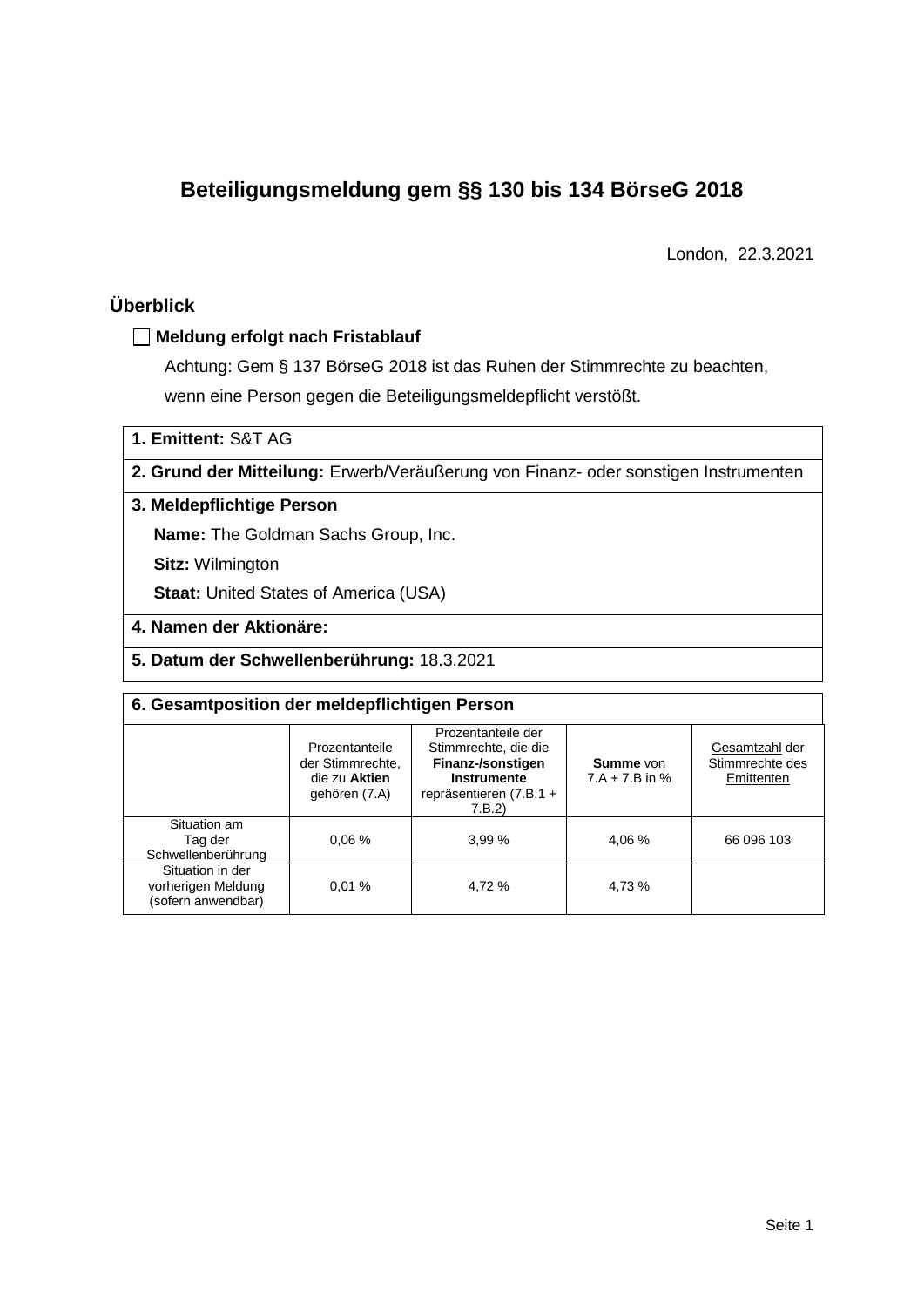# **Details**

# **7. Details über die gehaltenen Instrumente am Tag der Berührung der Schwelle:**

| A: Stimmrechte, die zu Aktien gehören |                                    |                                      |                                           |                                      |  |  |  |  |
|---------------------------------------|------------------------------------|--------------------------------------|-------------------------------------------|--------------------------------------|--|--|--|--|
|                                       |                                    | Anzahl der Stimmrechte               | Prozentanteil der Stimmrechte             |                                      |  |  |  |  |
| <b>ISIN der Aktien</b>                | Direkt<br>$(S$ 130 BörseG<br>2018) | Indirekt<br>$(S$ 133 BörseG<br>2018) | <b>Direkt</b><br>$(S$ 130 BörseG<br>2018) | Indirekt<br>$(S$ 133 BörseG<br>2018) |  |  |  |  |
| AT0000A0E9W5                          |                                    | 39 183                               |                                           | 0.06%                                |  |  |  |  |
| Subsumme A                            | 0.06%<br>39 183                    |                                      |                                           |                                      |  |  |  |  |

| B 1: Finanzinstrumente / sonstige Instrumente gem § 131 Abs 1 Z 1 BörseG 2018 |                                                                                                                               |              |           |        |  |  |
|-------------------------------------------------------------------------------|-------------------------------------------------------------------------------------------------------------------------------|--------------|-----------|--------|--|--|
| Art des Instruments                                                           | Anzahl der Stimmrechte<br>Prozentanteil der<br>die erworben werden<br>Ausübungsfrist<br>Verfalldatum<br>Stimmrechte<br>können |              |           |        |  |  |
| Securities Lending                                                            | Open                                                                                                                          | N/A          | 1 707 120 | 2,58 % |  |  |
|                                                                               |                                                                                                                               | Subsumme B.1 | 1 707 120 | 2.58 % |  |  |

| B 2: Finanzinstrumente / sonstige Instrumente gem § 131 Abs 1 Z 2 BörseG 2018 |              |                |                                           |                           |                                     |  |
|-------------------------------------------------------------------------------|--------------|----------------|-------------------------------------------|---------------------------|-------------------------------------|--|
| Art des<br>Instruments                                                        | Verfalldatum | Ausübungsfrist | Physisches oder<br><b>Cash Settlement</b> | Anzahl der<br>Stimmrechte | Prozentanteil<br>der<br>Stimmrechte |  |
| <b>CFD</b>                                                                    | 20/03/2031   | N/A            | Cash                                      | 776 367                   | 1.17 %                              |  |
| Swap                                                                          | 31/12/2030   | N/A            | Cash                                      | 99 779                    | 0.15%                               |  |
| <b>Call Warrants</b>                                                          | 31/12/2030   | N/A            | Cash                                      | 59 645                    | 0.09%                               |  |
| <b>Put Warrants</b>                                                           | 31/12/2030   | N/A            | Cash                                      | 496                       | 0.00%                               |  |
|                                                                               |              |                | Subsumme B.2                              | 936 287                   | 1,42 %                              |  |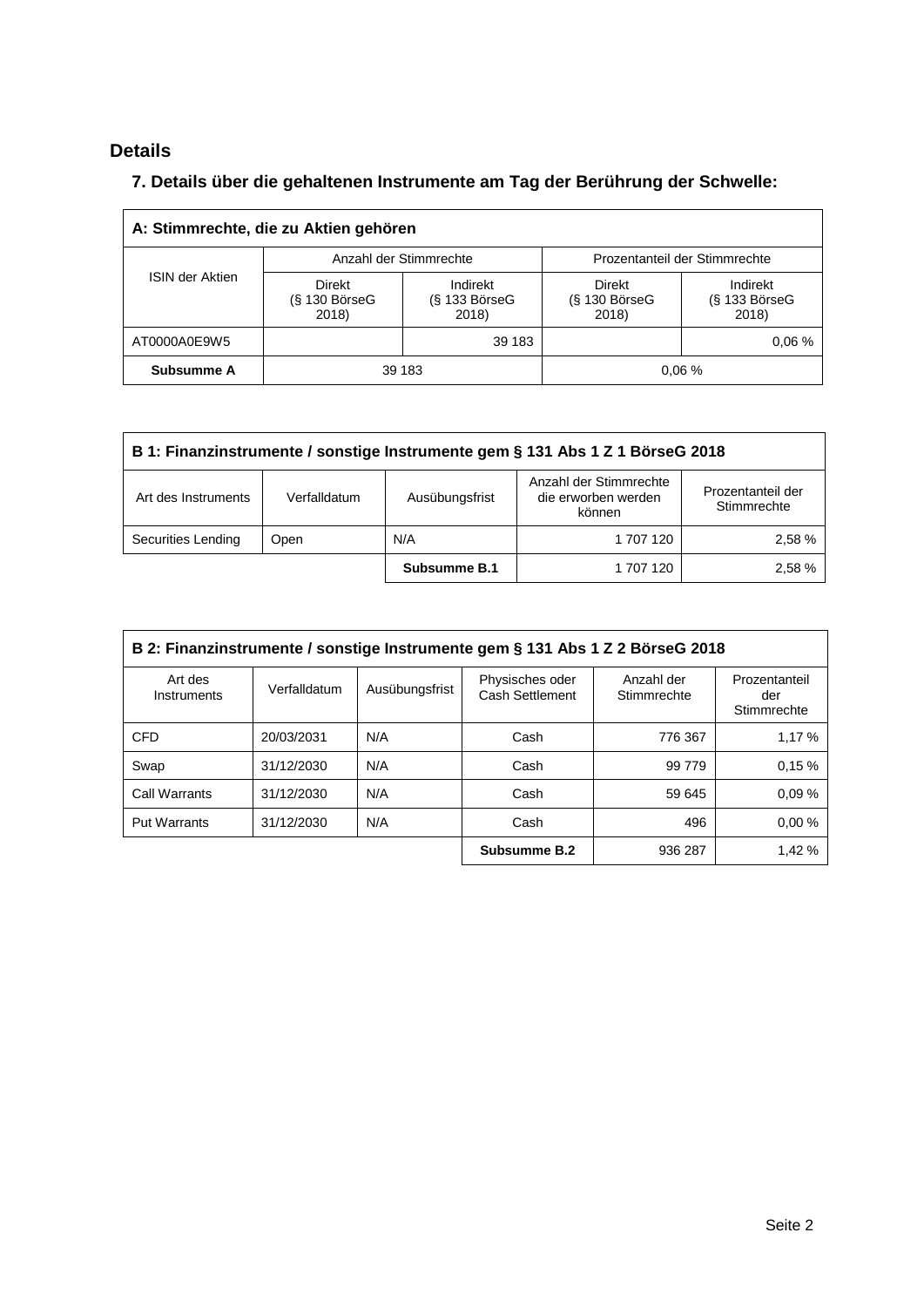## **8. Information in Bezug auf die meldepflichtige Person:**

Die meldepflichtige Person (Punkt 3) wird nicht von einer natürlichen/juristischen Person kontrolliert und kontrolliert auch keine andere Person, die direkt oder indirekt Instrumente am Emittenten hält.

 $\boxtimes$  Volle Kette der kontrollierten Unternehmen, über die die Stimmrechte und/oder Finanz-/sonstigen Instrumente gehalten werden, beginnend mit der obersten kontrollierenden natürlichen oder juristischen Person:

| Ziffer                  | <b>Name</b>                                   | Direkt kontrolliert<br>durch Ziffer | Direkt gehaltene<br>Stimmrechte in<br>Aktien (%) | Direkt gehaltene<br>Finanz-<br>/sonstige<br>Instrumente (%) | Total von beiden<br>$(\%)$ |
|-------------------------|-----------------------------------------------|-------------------------------------|--------------------------------------------------|-------------------------------------------------------------|----------------------------|
| 1                       | The Goldman<br>Sachs Group,<br>Inc.           |                                     |                                                  |                                                             |                            |
| 2                       | Goldman Sachs<br>(UK) L.L.C.                  | 1                                   |                                                  |                                                             |                            |
| 3                       | Goldman Sachs<br>Group UK<br>Limited          | $\overline{2}$                      |                                                  |                                                             |                            |
| $\overline{\mathbf{4}}$ | Goldman Sachs<br>International                | 3                                   | 0,00%                                            | 1,35%                                                       | 1,35 %                     |
| 5                       | Goldman, Sachs<br>& Co.<br>Wertpapier<br>GmbH | 1                                   | 0,00%                                            | 0.15%                                                       | 0,15%                      |
| 6                       | Goldman Sachs<br>& Co. LLC                    | 1                                   | 0,05%                                            | 2,50 %                                                      | 2,55 %                     |
| 7                       | <b>GSAM Holdings</b><br><b>LLC</b>            | 1                                   |                                                  |                                                             |                            |
| 8                       | Goldman Sachs<br>Asset<br>Management,<br>L.P. | 7                                   | 0,01%                                            | 0,00%                                                       | 0,01%                      |
|                         |                                               |                                     |                                                  |                                                             |                            |

### **9. Im Falle von Stimmrechtsvollmacht**

Datum der Hauptversammlung: -

Stimmrechtsanteil nach der Hauptversammlung: - entspricht - Stimmrechten

## **10. Sonstige Kommentare:**

-

London am 22.3.2021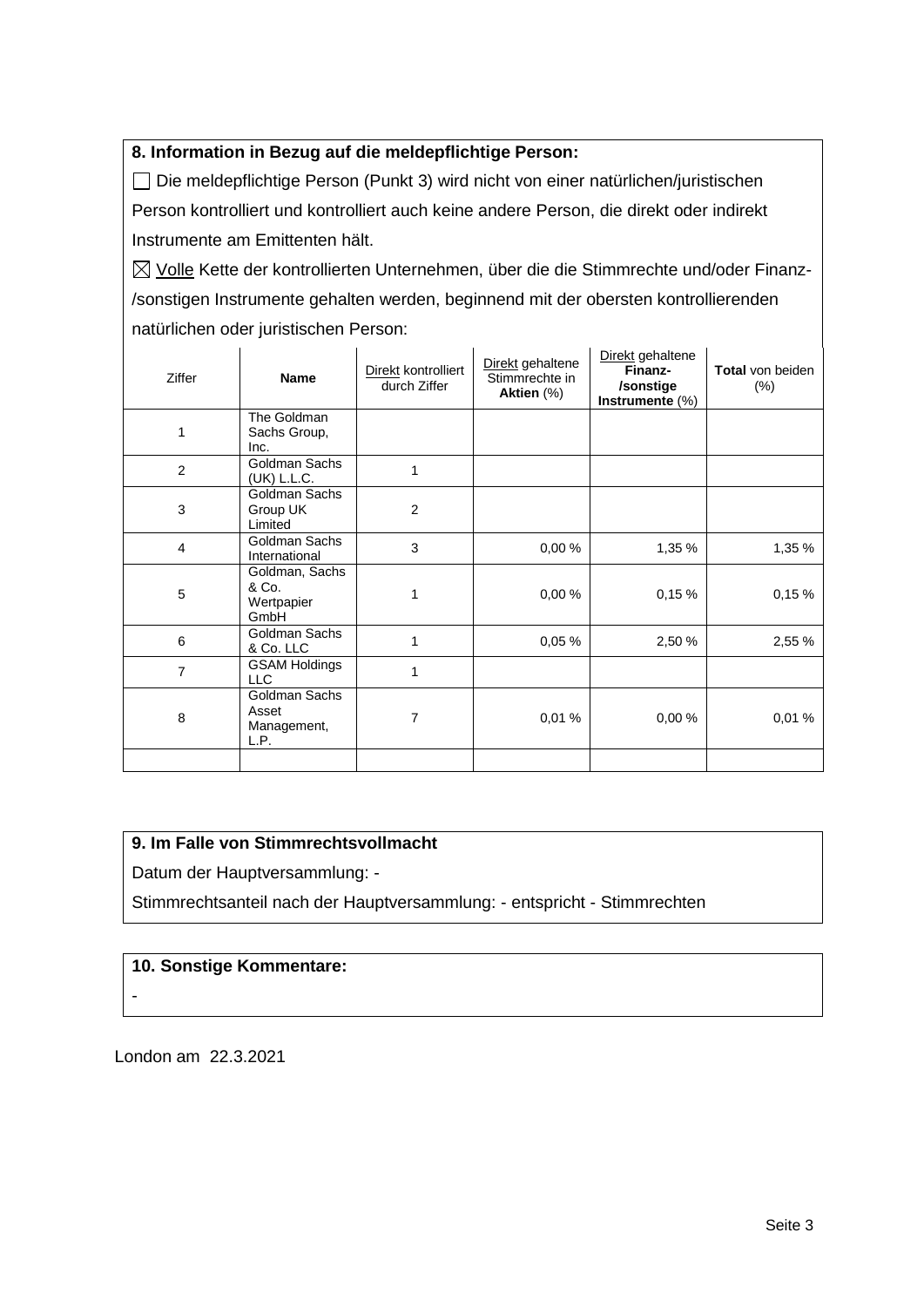# **Major holdings notification pursuant to Sec. 130 to 134 BörseG 2018**

London, 22.3.2021

### **Overview**

#### **Notification made after deadline**

Caution: In case of violations of major holdings notification rules, please pay attention to Section 137 BörseG 2018 (Suspension of voting rights)

- **1. Issuer:** S&T AG
- **2. Reason for the notification:** Acquisition or disposal of financial/other instruments

#### **3. Person subject to notification obligation**

**Name:** The Goldman Sachs Group, Inc.

**City:** Wilmington

**Country:** United States of America (USA)

#### **4. Name of shareholder(s):**

#### **5. Date on which the threshold was crossed or reached:** 18.3.2021

#### **6. Total positions**

|                                                                                | % of voting rights<br>attached to<br>shares $(7.A)$ | % of voting rights<br>through<br>financial/other<br>instruments $(7.B.1 +$<br>7.B.2 | <b>Total</b> of both in %<br>$(7.A + 7.B)$ | Total number of<br>voting rights of<br>issuer |
|--------------------------------------------------------------------------------|-----------------------------------------------------|-------------------------------------------------------------------------------------|--------------------------------------------|-----------------------------------------------|
| Resulting situation on the<br>date on which threshold<br>was crossed / reached | 0.06%                                               | 3,99%                                                                               | 4,06 %                                     | 66 096 103                                    |
| Position of previous<br>notification (if applicable)                           | 0.01%                                               | 4.72 %                                                                              | 4,73 %                                     |                                               |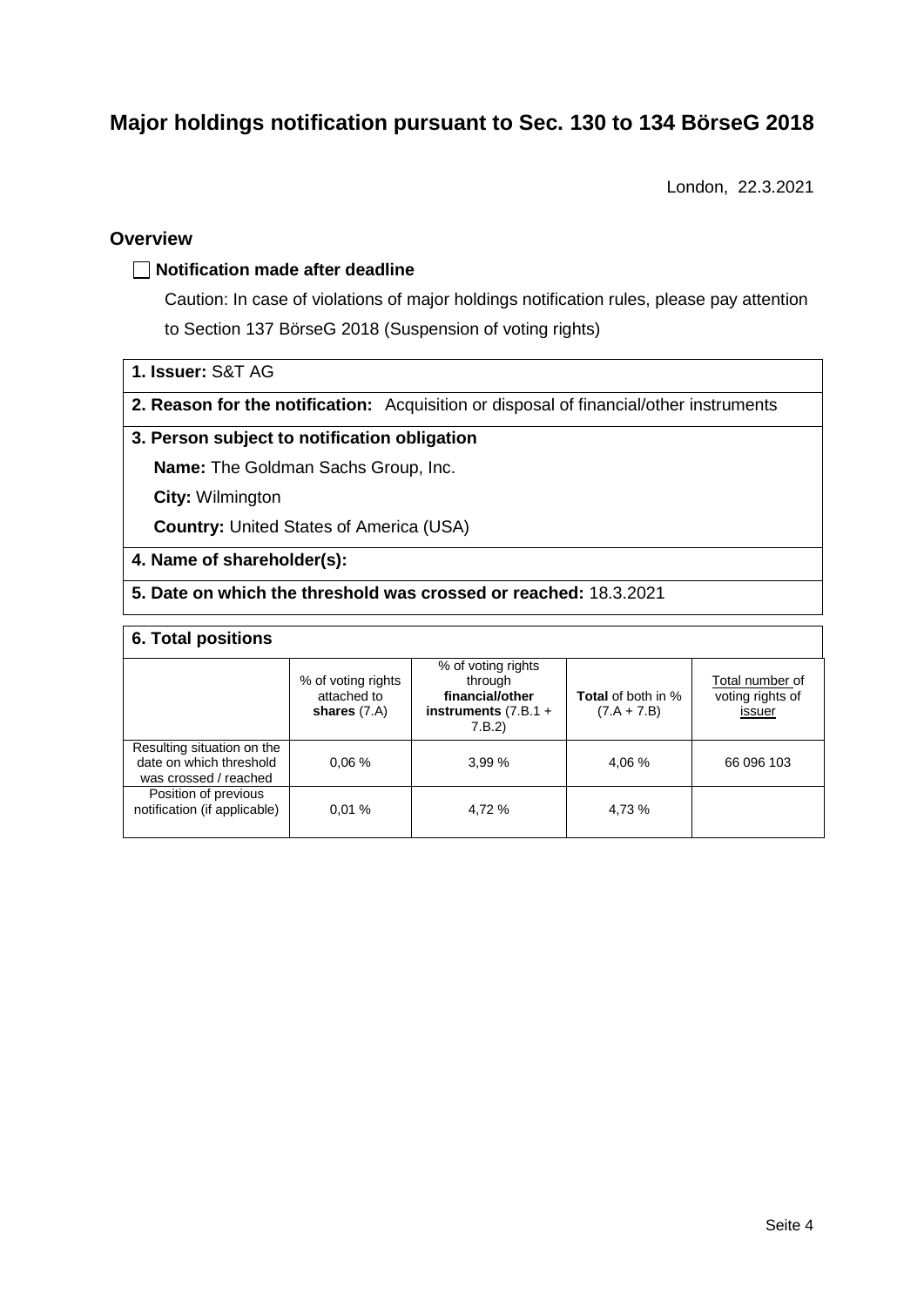# **Details**

# **7. Notified details of the resulting situation:**

| A: Voting rights attached to shares |                                    |                                               |                                    |                                      |  |  |  |
|-------------------------------------|------------------------------------|-----------------------------------------------|------------------------------------|--------------------------------------|--|--|--|
|                                     |                                    | Number of voting rights<br>% of voting rights |                                    |                                      |  |  |  |
| <b>ISIN Code</b>                    | Direct<br>(Sec 130 BörseG<br>2018) | Indirect<br>(Sec 133 BörseG<br>2018)          | Direct<br>(Sec 130 BörseG<br>2018) | Indirect<br>(Sec 133 BörseG<br>2018) |  |  |  |
| AT0000A0E9W5                        |                                    | 39 183                                        |                                    | 0.06%                                |  |  |  |
| <b>SUBTOTAL A</b>                   |                                    | 39 183                                        |                                    | 0.06%                                |  |  |  |

| B 1: Financial / Other Instruments pursuant to Sec. 131 para. 1 No. 1 BörseG 2018 |                        |                     |                                                                                      |                    |  |  |
|-----------------------------------------------------------------------------------|------------------------|---------------------|--------------------------------------------------------------------------------------|--------------------|--|--|
| Type of instrument                                                                | <b>Expiration Date</b> | Exercise Period     | Number of voting<br>rights that may be<br>acquired if the<br>instrument is exercised | % of voting rights |  |  |
| Securities Lending                                                                | Open                   | N/A                 | 1 707 120                                                                            | 2,58 %             |  |  |
|                                                                                   |                        | <b>SUBTOTAL B.1</b> | 1 707 120                                                                            | 2,58 %             |  |  |

| B 2: Financial / Other Instruments pursuant to Sec. 131 para. 1 No. 2 BörseG 2018 |                    |                    |                               |                            |                       |  |
|-----------------------------------------------------------------------------------|--------------------|--------------------|-------------------------------|----------------------------|-----------------------|--|
| Type of instrument                                                                | Expiration<br>Date | Exercise<br>Period | Physical /<br>Cash Settlement | Number of<br>voting rights | % of voting<br>rights |  |
| <b>CFD</b>                                                                        | 20/03/2031         | N/A                | Cash                          | 776 367                    | 1.17%                 |  |
| Swap                                                                              | 31/12/2030         | N/A                | Cash                          | 99 779                     | 0.15%                 |  |
| Call Warrants                                                                     | 31/12/2030         | N/A                | Cash                          | 59 645                     | 0.09%                 |  |
| <b>Put Warrants</b>                                                               | 31/12/2030         | N/A                | Cash                          | 496                        | 0.00%                 |  |
|                                                                                   |                    |                    | <b>SUBTOTAL B.2</b>           | 936 287                    | 1,42 %                |  |